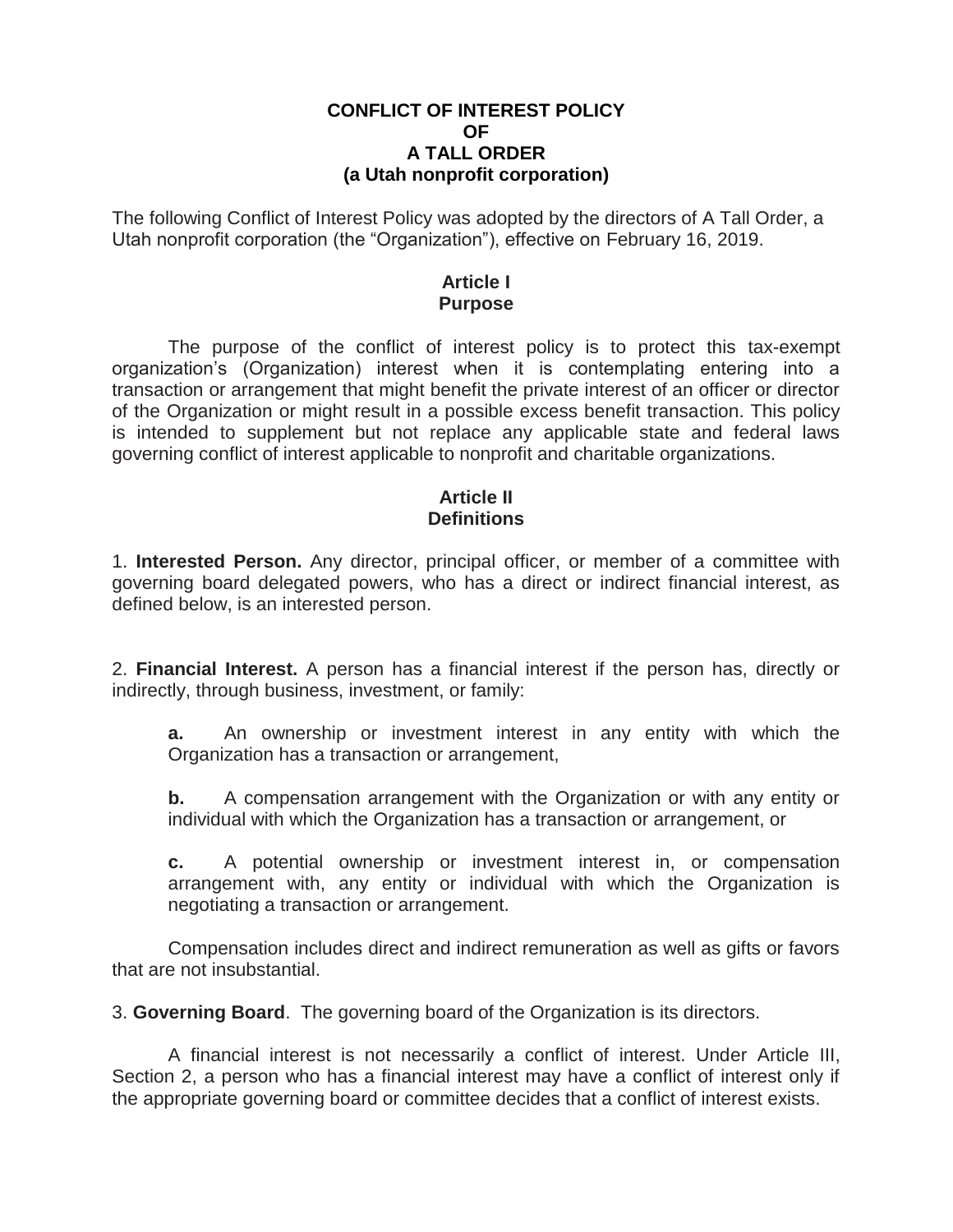# **Article III Procedures**

1. **Duty to Disclose.** In connection with any actual or possible conflict of interest, an interested person must disclose the existence of the financial interest and be given the opportunity to disclose all material facts to the directors and members of committees with governing board delegated powers considering the proposed transaction or arrangement.

2. **Determining Whether a Conflict of Interest Exists.** After disclosure of the financial interest and all material facts, and after any discussion with the interested person, he/she shall leave the governing board or committee meeting while the determination of a conflict of interest is discussed and voted upon. The remaining board or committee members shall decide if a conflict of interest exists as set forth under Article 3, Section 3 below.

# 3. **Procedures for Addressing the Conflict of Interest**

**a.** An interested person may make a presentation at the governing board or committee meeting, but after the presentation, he/she shall leave the meeting during the discussion of, and the vote on, the transaction or arrangement involving the possible conflict of interest.

**b.** The chairperson of the governing board or committee shall, if appropriate, appoint a disinterested person or committee to investigate alternatives to the proposed transaction or arrangement.

**c.** After exercising due diligence, the governing board or committee shall determine whether the Organization can obtain with reasonable efforts a more advantageous transaction or arrangement from a person or entity that would not give rise to a conflict of interest.

**d.** If a more advantageous transaction or arrangement is not reasonably possible under circumstances not producing a conflict of interest, the governing board or committee shall determine by a majority vote of the disinterested directors whether the transaction or arrangement is in the Organization's best interest, for its own benefit, and whether it is fair and reasonable. In conformity with the above determination it shall make its decision as to whether to enter into the transaction or arrangement.

## 4. **Violations of the Conflicts of Interest Policy**

**a.** If the governing board or committee has reasonable cause to believe a member has failed to disclose actual or possible conflicts of interest, it shall inform the member of the basis for such belief and afford the member an opportunity to explain the alleged failure to disclose.

**b.** If, after hearing the member's response and after making further investigation as warranted by the circumstances, the governing board or committee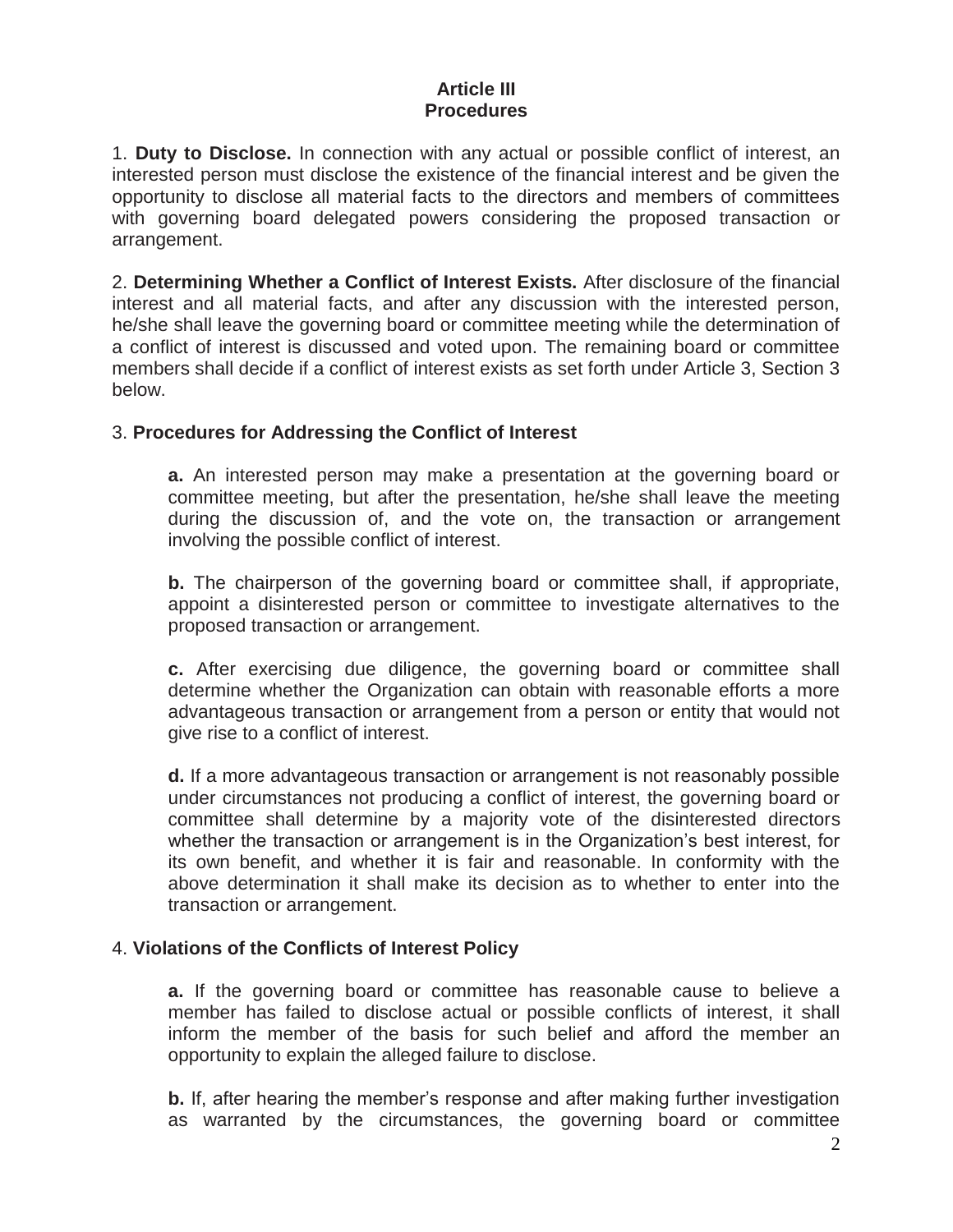determines the member has failed to disclose an actual or possible conflict of interest, it shall take appropriate disciplinary and corrective action.

## **Article IV Records of Proceedings**

The minutes of the governing board and all committees with board delegated powers shall contain:

**a.** The names of the persons who disclosed or otherwise were found to have a financial interest in connection with an actual or possible conflict of interest, the nature of the financial interest, any action taken to determine whether a conflict of interest was present, and the governing board's or committee's decision as to whether a conflict of interest in fact existed.

**b.** The names of the persons who were present for discussions and votes relating to the transaction or arrangement, the content of the discussion, including any alternatives to the proposed transaction or arrangement, and a record of any votes taken in connection with the proceedings.

# **Article V Compensation**

**a.** A voting member of the governing board who receives compensation, directly or indirectly, from the Organization for services is precluded from voting on matters pertaining to that member's compensation.

**b.** A voting member of any committee whose jurisdiction includes compensation matters and who receives compensation, directly or indirectly, from the Organization for services is precluded from voting on matters pertaining to that member's compensation.

**c.** No voting member of the governing board or any committee whose jurisdiction includes compensation matters and who receives compensation, directly or indirectly, from the Organization, either individually or collectively, is prohibited from providing information to any committee regarding compensation.

## **Article VI Annual Statements**

Each director, principal officer and member of a committee with governing board delegated powers shall annually sign a statement which affirms such person:

- **a.** Has received a copy of the conflicts of interest policy,
- **b.** Has read and understands the policy,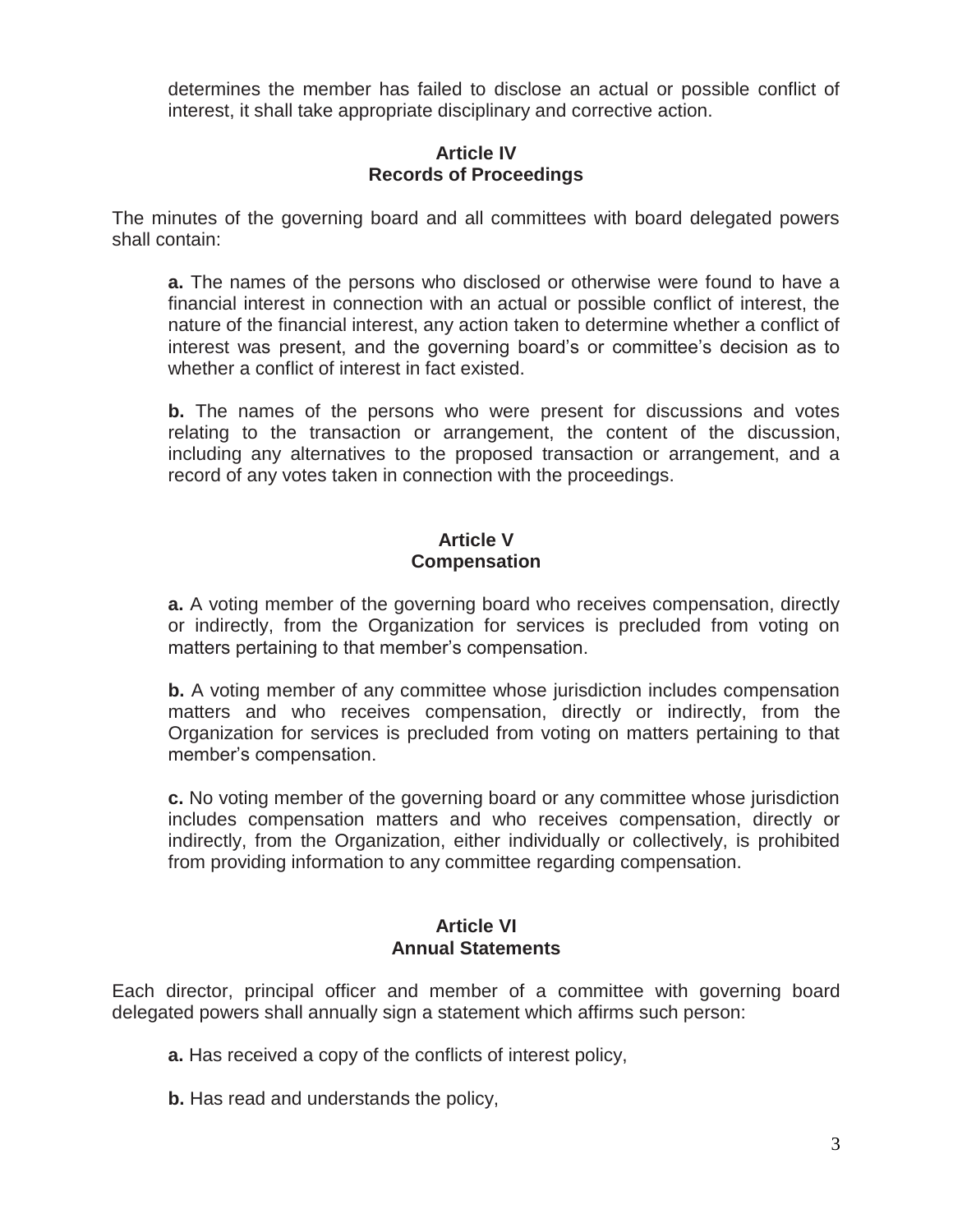**c.** Has agreed to comply with the policy, and

**d.** Understands the Organization is charitable and in order to maintain its federal tax exemption it must engage primarily in activities which accomplish one or more of its tax-exempt purposes.

#### **Article VII Periodic Reviews**

To ensure the Organization operates in a manner consistent with charitable purposes and does not engage in activities that could jeopardize its tax-exempt status, periodic reviews shall be conducted. The periodic reviews shall, at a minimum, include the following subjects:

**a.** Whether compensation arrangements and benefits are reasonable, based on competent survey information, and the result of arm's length bargaining.

**b.** Whether partnerships, joint ventures, and arrangements with management organizations conform to the Organization's written policies, are properly recorded, reflect reasonable investment or payments for goods and services, further charitable purposes and do not result in inurement, impermissible private benefit or in an excess benefit transaction.

# **Article VIII Use of Outside Experts**

When conducting the periodic reviews as provided for in Article VII, the Organization may, but need not, use outside advisors. If outside experts are used, their use shall not relieve the governing board of its responsibility for ensuring periodic reviews are conducted.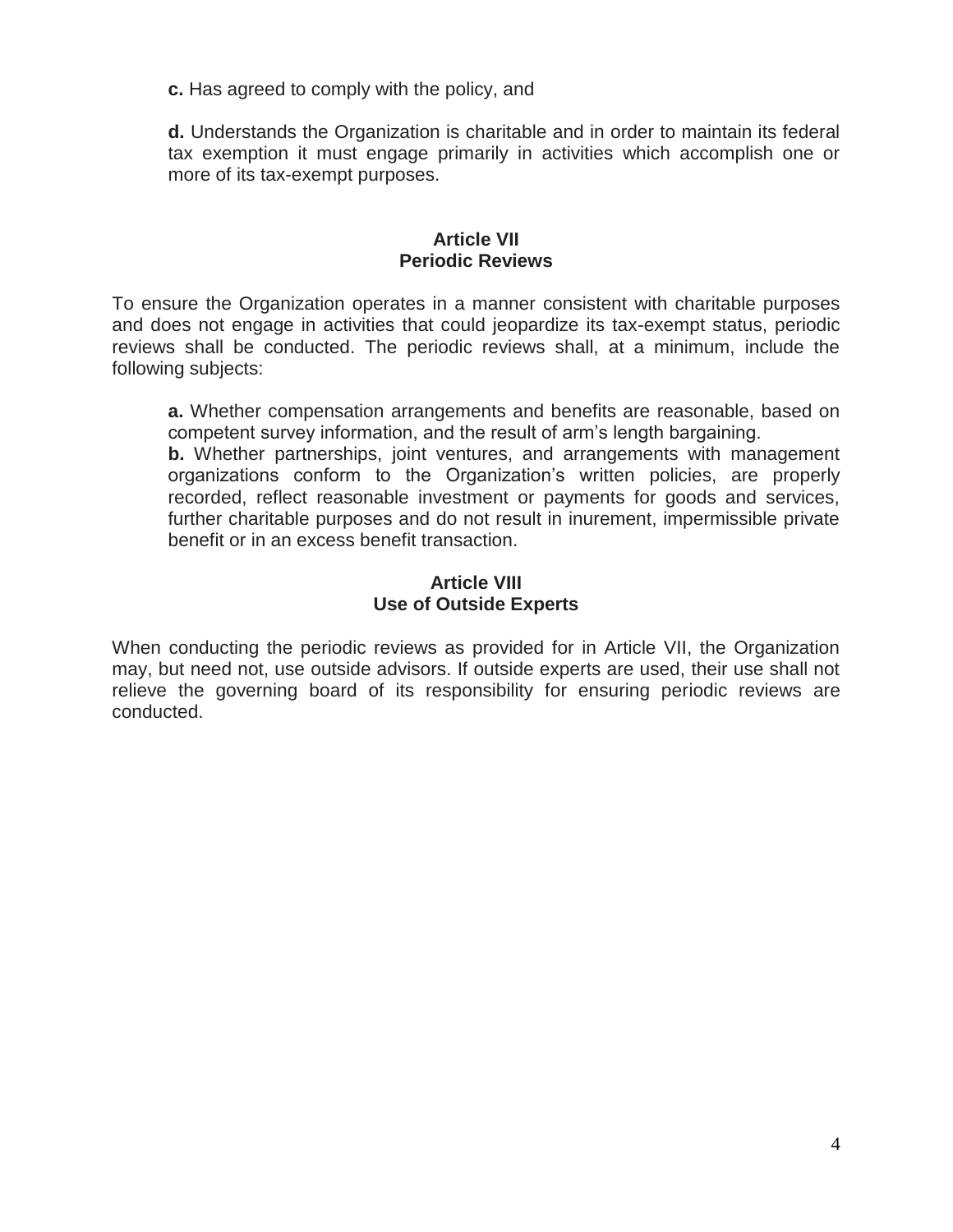# **A Tall Order**

## **CONFLICT OF INTEREST POLICY: ACKNOWLEDGMENT AND FINANCIAL INTEREST DISCLOSURE STATEMENT**

Our organization follows a conflict of interest policy designed to foster public confidence in our integrity and to protect our interest when we are contemplating entering a transaction or arrangement that might benefit the private interest of a director, an officer, our top management official and top financial official, any of our key employees, or other interested persons.

## **Part I. Acknowledgment of Receipt**

\_\_\_\_\_\_\_\_\_\_\_\_\_\_\_\_\_\_\_\_\_\_\_\_\_\_

I hereby acknowledge that I have received a copy of the conflict of interest policy of **A Tall Order**, have read and understood it, and agree to comply with its terms.

\_\_\_\_\_\_\_\_\_\_\_\_\_\_\_\_\_\_\_\_\_\_\_\_\_\_ \_\_\_\_\_\_\_\_\_\_\_\_\_\_\_\_\_\_\_\_\_\_\_

Signature Date **Date** 

Printed Name